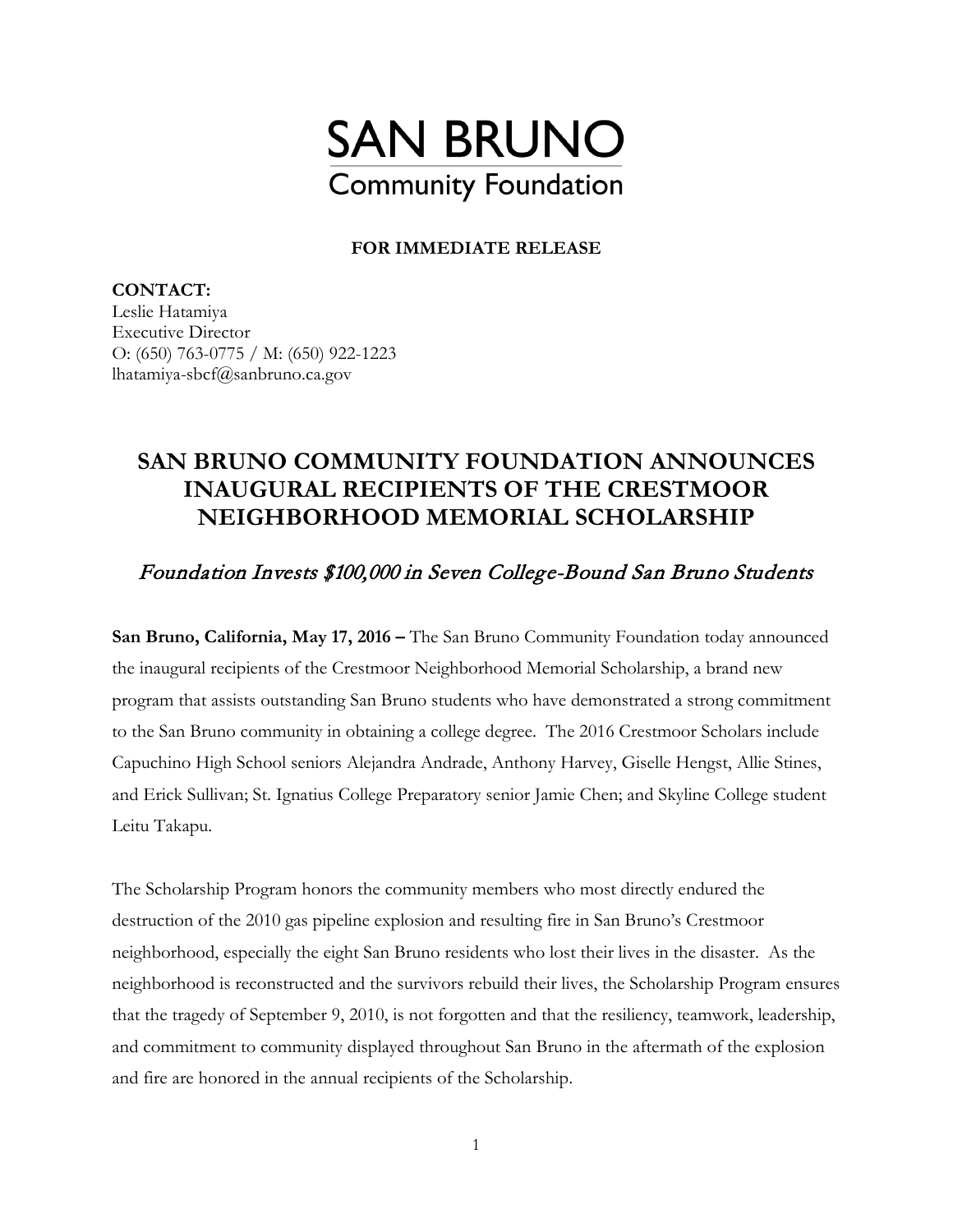In 2016, the Foundation is awarding multi-year scholarships totaling \$100,000. Headed to four-year colleges in the fall, Andrade (who will attend Holly Names University), Chen (UC Berkeley), Harvey (UC San Diego), and Hengst (Vanderbilt University) will each receive a \$20,000 scholarship (\$5,000 a year for four years). Stines and Sullivan will attend the College of San Mateo and Skyline College, respectively, and will each receive a \$5,000 scholarship (\$2,500 a year for two years). Transferring from Skyline to San Jose State University, Takapu will receive \$10,000 in scholarship funding (\$5,000 a year for two years).

"As a 25-year resident of San Bruno, I am inspired by – and in awe of – this year's Crestmoor Neighborhood Memorial Scholarship recipients," said Patricia Bohm, a member of the Foundation's Board of Directors and chair of the committee that created the Scholarship Program. "The Crestmoor Scholars include social justice advocates, musicians, filmmakers, athletes, accomplished students, and – most important – young people committed to giving back to San Bruno. By awarding the Crestmoor Scholarships, the San Bruno Community Foundation invests not just in each individual student, but in the future of our community."

In the program's first year, the Foundation received 45 applications for the Crestmoor Scholarship. In selecting the 2016 recipients from a highly competitive applicant pool, the Foundation's selection panel considered applicants' demonstrated engagement in the San Bruno community, financial need, academic record, extracurricular activities, and examples of leadership, teamwork, and collaboration – important qualities that were displayed throughout the San Bruno community in the aftermath of the 2010 explosion and fire. Brief biographies of the seven Crestmoor Scholars can be found on the Foundation's website at www.sbcf.org.

"We are thrilled to assist the first class of Crestmoor Scholars in realizing their dream of pursuing a college degree," said Leslie Hatamiya, the Foundation's executive director. "As one of the Foundation's first program initiatives, the Crestmoor Neighborhood Memorial Scholarship Program marks the beginning of the Foundation's efforts to use the restitution funds to benefit the San Bruno community – to turn what was a devastating tragedy into something truly wonderful for San Bruno."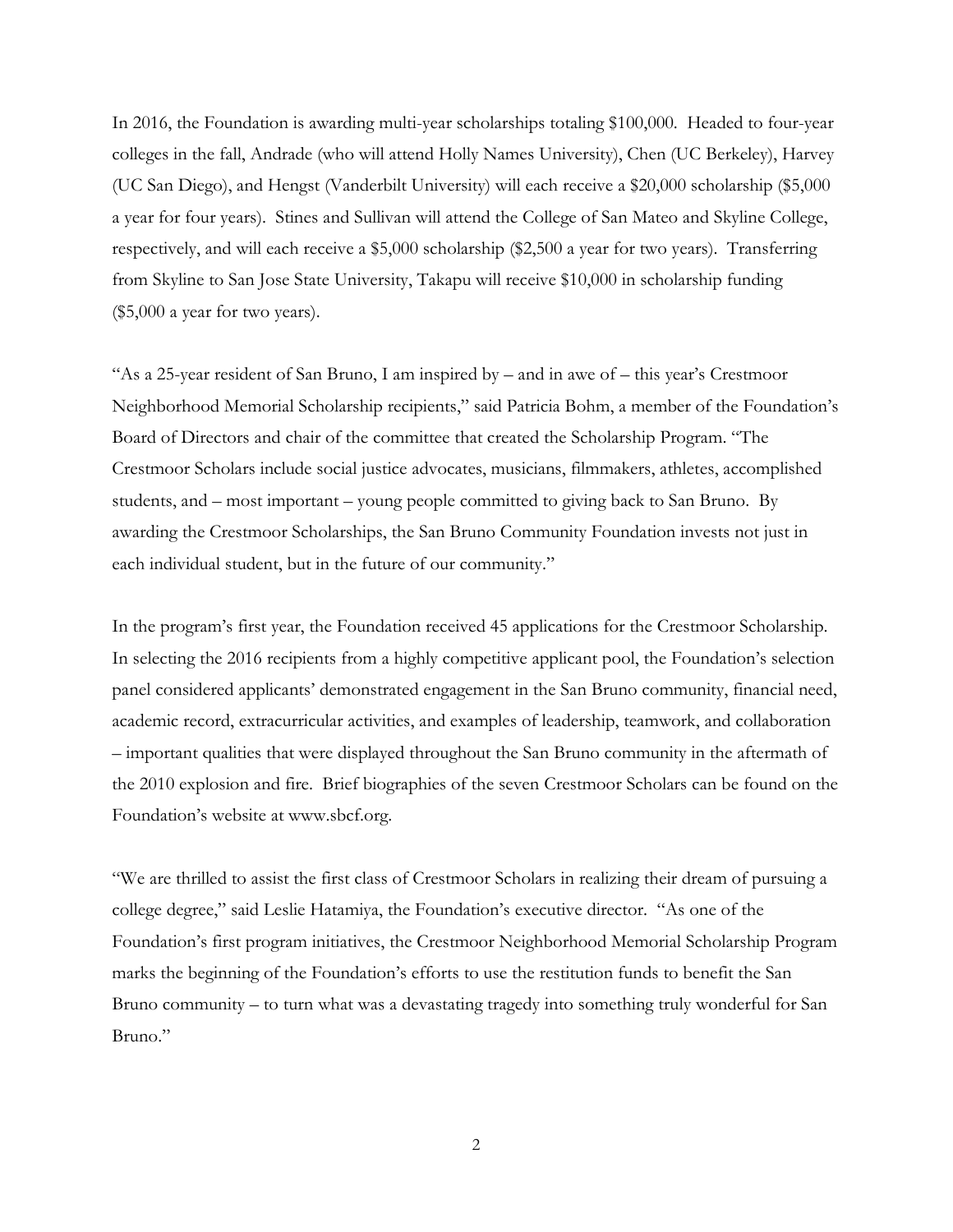The Foundation will recognize the 2016 Crestmoor Scholars at its June 1, 2016, Board meeting at the San Bruno Senior Center, 1555 Crystal Springs Road. Community members are welcome to attend and will have the opportunity to meet the Crestmoor Scholars at 6:30 p.m. at a reception preceding the 7:00 p.m. Board meeting.

The San Bruno Community Foundation is the nonprofit organization created by the City of San Bruno to administer the \$70 million in restitution funds received from PG&E after the devastating 2010 gas pipeline explosion in San Bruno's Crestmoor neighborhood. The Foundation serves the San Bruno community by investing in projects, programs, services, and facilities that have significant and lasting benefits. Through making grants, leveraging partnerships, and taking advantage of other resources, the SBCF assists and enables the community to maximize shared investments and realize their subsequent enhancements and benefits. For more information, visit www.sbcf.org.X

 $\#$   $\qquad$   $\qquad$   $\#$   $\qquad$   $\qquad$   $\qquad$   $\qquad$   $\qquad$   $\qquad$   $\qquad$   $\qquad$   $\qquad$   $\qquad$   $\qquad$   $\qquad$   $\qquad$   $\qquad$   $\qquad$   $\qquad$   $\qquad$   $\qquad$   $\qquad$   $\qquad$   $\qquad$   $\qquad$   $\qquad$   $\qquad$   $\qquad$   $\qquad$   $\qquad$   $\qquad$   $\qquad$   $\qquad$   $\qquad$   $\qquad$   $\qquad$